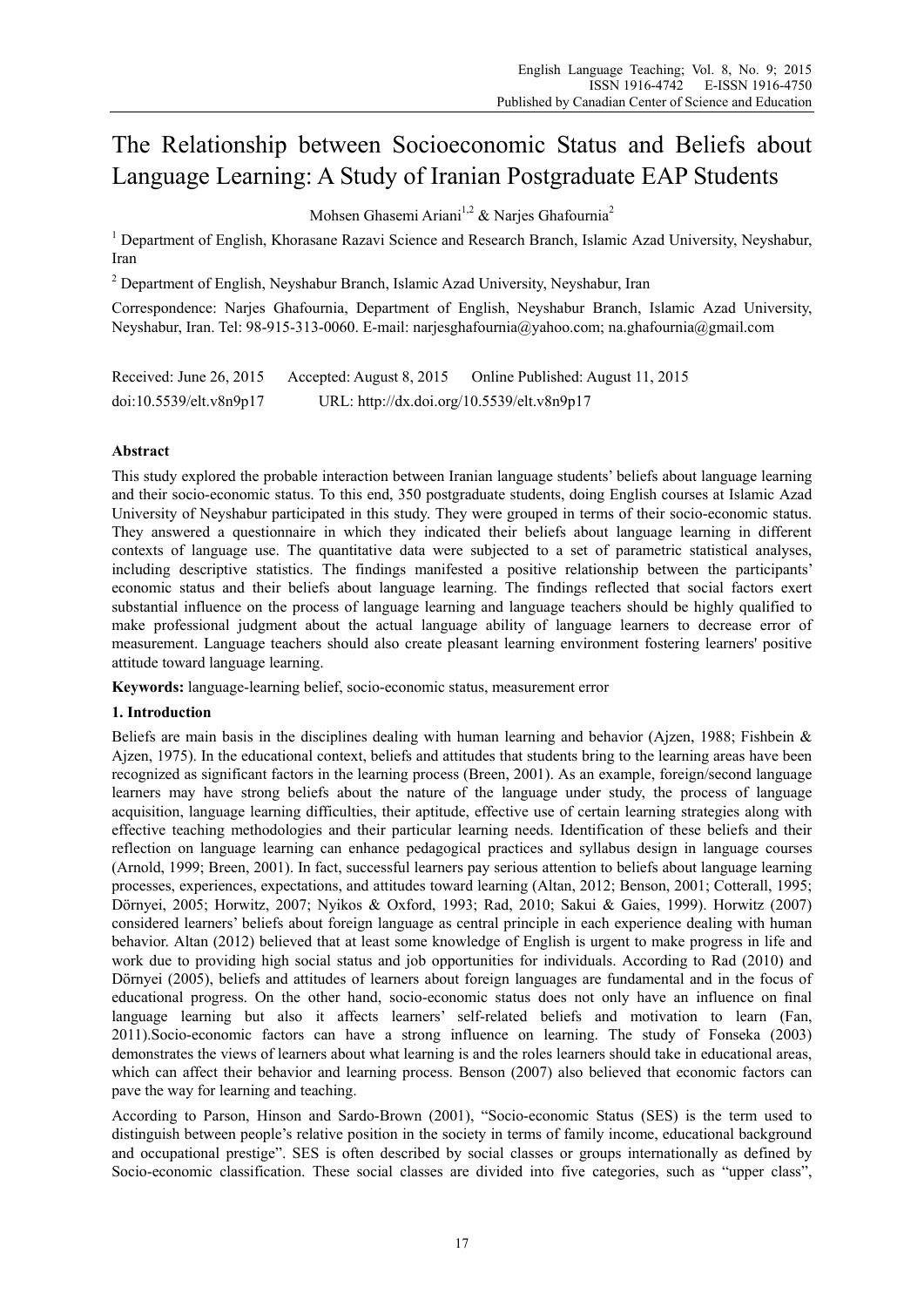"upper middle class", "middle class", "lower middle class" and "lower class". There are some variations in class structure, but most of the time the mentioned five class structure is used. Socio-economic status has exerted a deep impact on language learning motivation and beliefs about learning processes (Mantle-Bromley, 1995). In fact, the seemingly stronger link between motivational factors, learner's beliefs, and socio-economic status might be due to the highly segregated nature of education and the deep socio-economic division among the investigated learners (Lamb, 2012). Although higher socio-economic learners have different choices to receive a high quality learning process, lower socio-economic learners deal with some difficulties to do so without having enough capital (Dong, 2011; Hannum, Park, & Butler, 2010). Therefore, teachers need to respect their students' beliefs and perceptions and help them overcome any harmful attitudes, which block their learning process (Carr & Pauwels, 2006; Gayton, 2010; Mantle-Bromley, 1995; Nikitina & Furuoka, 2006). Besides, language teachers should enhance their students' awareness of their strengths and weaknesses as well as their strategic knowledge to facilitate their learning process (Mantle-Bromley, 1995; Peacock, 2001).

## **2. Review of the Related Literature**

The idea that students' beliefs about foreign language learning have an influence on their success or failure in achieving competence in a foreign language is well documented (Horwitz, 1988; Jernigan, 2001; Kern, 1995; Miele, 1982; Rifkin, 2000; Strevens, 1978). The major findings of the above-mentioned studies indicate that individuals' positive or negative beliefs and perceptions about foreign language learning have a similarly positive or negative effect on their success. Mantle-Bromley (1995), for example, argued that positive beliefs about foreign language learning in relation to a positive learning environment such as trust-building between teachers and students can facilitate foreign language learning. Horwitz (1987) argued that students' beliefs about foreign language learning affect the types of learning strategies that these students choose. Besides, he contended that teachers cannot afford to ignore their students' beliefs if they wish to implement teaching methods that are efficient and well-received. Students' beliefs, like students' perception, have been commonly associated with beliefs of their own learning situation such as socio-economic status. Majoribanks (1996) explained the importance of SES not only in students' life but also in their learning environments. In studying the impact of various factors on students' learning, he concluded that the determining factor is SES. Socio-economic status is an important variable, which may affect first language and second language learning. Since Coleman's (1966) landmark study on Equality of Educational Opportunity, socio-economic status has been considered as a strong predictor of students' learning. Coleman asserted that the influence of students' background was greater than anything that goes on within learning. As such, socio-economic status as a main component is tied with students' beliefs. That is, students can focus on more external targets. Barcelos and Kalaja (2003) suggested that beliefs comprise "students' opinions and ideas about the task of learning a second or foreign language" (Barcelos & Kalaja, 2003).

Although the literature has addressed the need to link socioeconomic factors with foreign language learning (e.g., Babikkoi & Binti Abdul Razak, 2014; Demmert, 1993; Kormose & Kiddle, 2013; Pennycook, 1994; Strevens, 1978; Turner, 1974), much of the research to date has focused on the case studies that highlight individual social circumstances in foreign language learning mainly in beginning classroom contexts (Graham & Brown, 1996; Martin, 1990; Norton & Toohey, 2001).

Therefore, the purpose of this study is to gain a better understanding of the factors that enhance or weaken language learning processes. Language learners' beliefs are serious components that constitute part of a large whole, called socio economic status. In fact, socio economic status and language learners' beliefs can have a mutual relationship, in which one thing affects another. Moe specifically, the research question is formulated as the following:

Is there any significant relationship between language learners' beliefs about language learning and their socio-economic status?

To probe the research questions, the method as well as findings is discussed in the following sections.

# **3. Methodology**

#### *3.1 Participants*

The participants for this study were 350 Iranian postgraduate students of Management, doing English courses at Islamic Azad University in Neyshabur. Table 3.1 displays the descriptive statistics on background variables for the students whose questionnaires were used for analysis. As can be seen in Table 3.1, 54% of the sample was males and 46% was females. In general, students ranged in age from 24 to 45. But 13.42% were under 24, 66.85% were young adults (24-35), and 19.73% were mature adult (35-45). The participants studied in six different interrelated sub-disciplines of management, including Insurance Management, Tourism Management, International Management, Financial Management, Marketing Management, and Internal Business Management.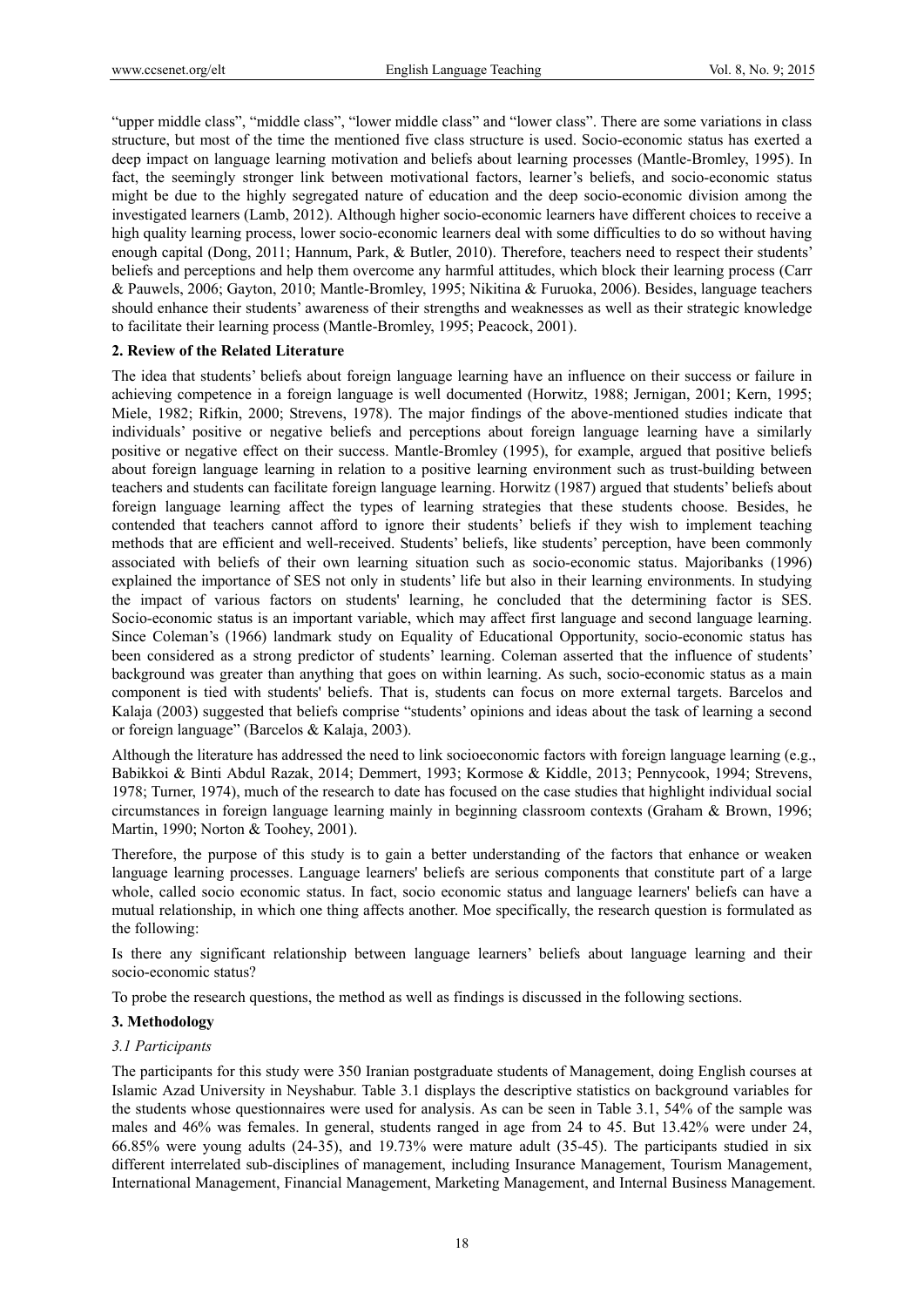Participants were distributed across five social and economic groups.

| Gender                              | Percentage | Frequency |
|-------------------------------------|------------|-----------|
| Male                                | 52.8%      | 204       |
| Female                              | 41.72%     | 146       |
| Age                                 |            |           |
| Under 24                            | 13.42%     | 47        |
| 24-35                               | 66.85%     | 234       |
| 35-45                               | 19.73%     | 69        |
| Disciplines                         |            |           |
| <b>Insurance Management</b>         | 16.86%     | 59        |
| Tourism Management                  | 19.14%     | 67        |
| <b>International Management</b>     | 12%        | 42        |
| <b>Financial Management</b>         | 18%        | 63        |
| Marketing Management                | 16.28%     | 57        |
| <b>Internal Business Management</b> | 17.72%     | 62        |
| Social and Economic Groups          |            |           |
| <b>Upper Class</b>                  | 7.14%      | 25        |
| <b>Upper Middle Class</b>           | 20%        | 70        |
| Middle Class                        | 30.86%     | 108       |
| <b>Lower Middle Class</b>           | 30%        | 105       |
| <b>Lower Class</b>                  | 12 %       | 42        |
| Occupation                          |            |           |
| Unemployed                          | 24.85%     | 87        |
| Employed                            | 75.15%     | 263       |

|  |  |  | Table 1. Frequency and percentage of the background information for the postgraduate participants |  |
|--|--|--|---------------------------------------------------------------------------------------------------|--|
|  |  |  |                                                                                                   |  |

The table indicates that students ranged in age from 24 to 45. But 13.42% were under 24, 66.85% were young adults (24-35), and 19.73% were mature adult (35-45). In general, 54% of the sample was males, and 46% was females. The participants were categorized in six sub-disciplines of management, including Insurance Management (16.86%), Tourism Management (19.14%), International Management (12), Financial Management (18%), Marketing Management (16.28%), and Internal Business Management (12 %). They were distributed across upper class (7.14%), upper middle class (20%), middle class (30.86), lower middle class (30%), and lower class (12%). Occupational categories show that 24.85% of the students were unemployed and 75.15% were employed.

## *3.2 Instruments*

The instrument was developed in two stages. In the first stage, many items were derived from existing instruments such as the Belief Inventory, developed by Horwitz (BALLI, 1988). In the second stage, in order to elicit some particular information about the participants' social and economic data, a Socio-economic Status (SES) Questionnaire was used. In fact, it was constructed and reviewed by different experts of Psychology, Sociology and Languages, who gave their feedback on the content.

### 3.2.1 The Beliefs about Language Learning Inventory (BALLI)

The questionnaire that was derived from Horwitz' (1987) 35-item Beliefs about Language Learning Inventory (BALLI) was utilized in this study. The questionnaire is a five-point Likert scale, ranging from 1 (strongly disagree) to 5 (strongly agree) options containing 33 items. The participants had to rate the statements on their beliefs about language learning. Beliefs about Language Learning Inventory (BALLI) explores five logical areas, i.e., beliefs dealing with foreign language aptitude (items 1, 2, 5, 6, 10, 11, 16, 19, 30, 33, 35) learning and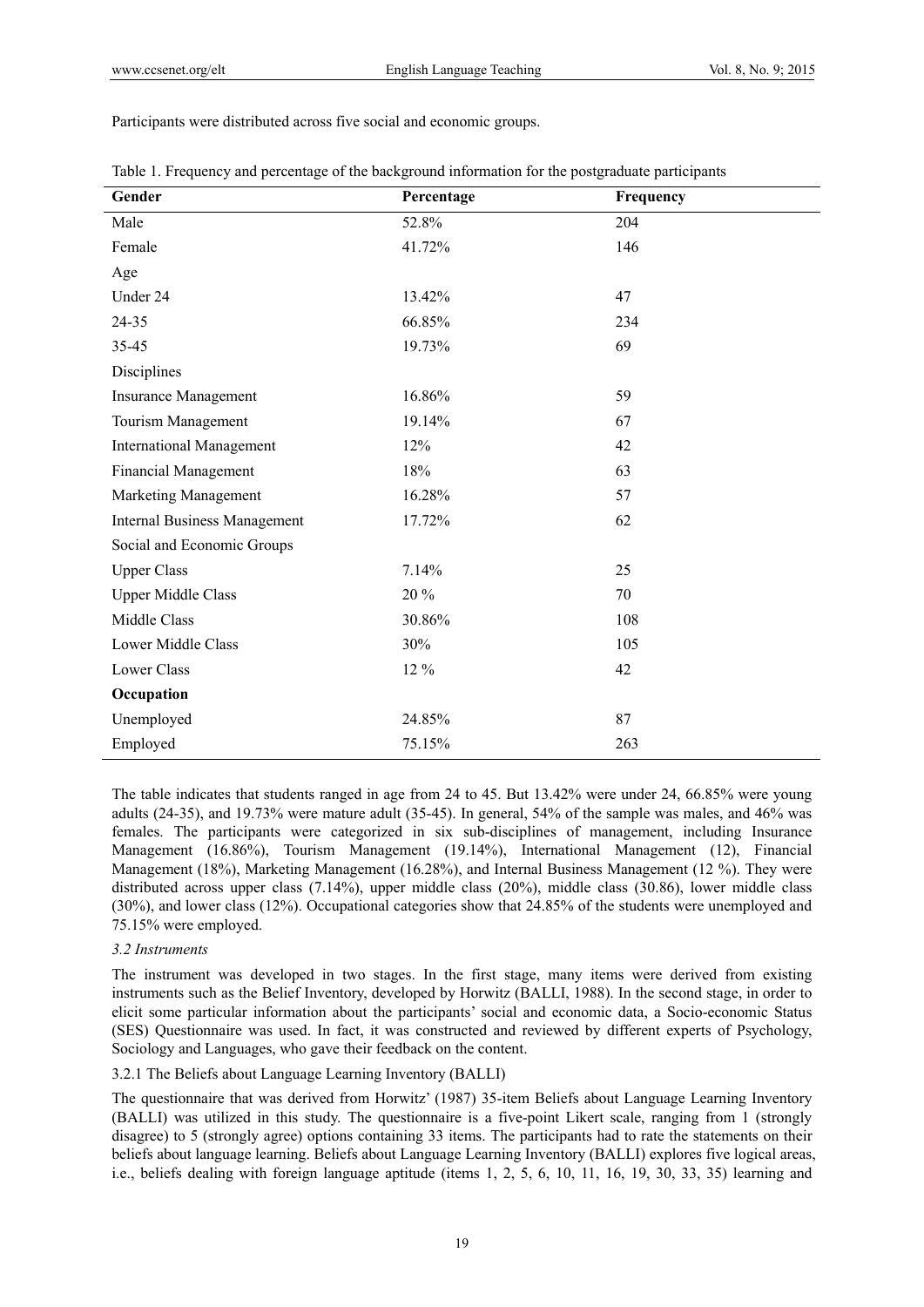communication strategies (item 9, 13, 14, 17, 18, 21, 22, 26 ), the nature of language learning (items 8, 12, 17, 23, 27, 28), difficulty involved in learning (items 3, 4, 15, 25, 34) and motivations and expectations (items 20, 24, 29, 31, 32). To remove probable ambiguities, the BALLI questionnaire was translated into Persian, the participants' mother tongue. Before the actual administrations, the BALLI and SES questionnaire were checked by some professors on language, who gave useful feedback on the content of the questionnaire as well as the clarity of the items. Then, BALLI piloted on a sample of about 25 students, whose feedback improved the items.

# 3.2.2 SES Questionnaire

"Socio-economic Status (SES) Scale Questionnaire" was used to identify the Socio-economic Status (SES) of the sampled students. It was reviewed by different experts of languages, who gave their feedback on the content. In the light of the experts' opinions, the instruments were finalized. It piloted on a sample of about 25 students to improve the items. The reliability analysis showed an overall Alpha Cronbach's value of .850.

## *3.3 Procedure*

The data was provided by 350 postgraduate students, doing English courses at Islamic Azad University of Neyshabur. They answered two questionnaires, in which they measured learners` beliefs about language learning and their socio-economics statuses.

# *3.4 Data Analysis*

The statistical procedures used in the study were Cronbach alpha formula, principal component analysis, and descriptive statistics.

# **4. Result and Discussion**

## *4.1 Latent Variables Explored by the BALLI*

In order to enhance the reliability of the results, a principal component analysis of the data was carried out. Table 2 summarizes the results of the principal component analysis of the data gathered in this study as well as Horwitz's (1987) separation of items under her five themes.

## 4.1.1 Foreign Language Aptitude

According to Horwitz's (1987) grouping of inventory items, eleven separate variables (items 1, 2, 5, 6, 10, 11, 16, 19, 30, 33, 35) were linked to the theme of foreign language aptitude.

#### 4.1.2 Difficulty of Language Learning

Originally, five items (Items 3, 4, 15, 26, 35) were listed under the theme of difficulty of language learning.

# 4.1.3 Nature of Language Learning.

The third component is a collection of variables (items 8, 12, 17, 23, 27, 28) initially listed under the theme of nature of language learning.

# 4.1.4 Learning and Communication Strategies

Horwitz's (1987) learning and communication strategies theme consisted of eight items (items 9, 13, 14, 17, 18, 21, 22, and 26).

4.1.5 Motivation and Expectations

The five original items in the theme of motivation and expectations (items 20, 24, 29, 31, 32) were supplemented by an item inquiring about respondents' hopes of making friends with non-native English. The motivation component consisted of the items dealing with both integrative and instrumental motivation (Dörnyei, 1990; Kormos & Csizér, 2008). Table 2 indicates the questionnaire items as well as factor analysis loadings.

| <b>Beliefs</b>                                                                           | Loading |
|------------------------------------------------------------------------------------------|---------|
| Factor 1. Foreign language aptitude (Cronbach's alpha = .80)                             |         |
| 1. It is easier for children than adults to learn a foreign language                     | 0.63    |
| 2. Some people have a special ability for learning foreign languages.                    | 0.62    |
| 5. I believe that I will learn to speak English very well                                | 0.59    |
| 6. People from my country are good at learning foreign languages.                        | 0.57    |
| 10. It is easier for someone who already speaks a foreign language to learn another one. | 0.57    |
| 30. People who speak more than one language are very intelligent                         | 0.55    |

Table 2. Horwitz's (1987) Separation of BALLI Items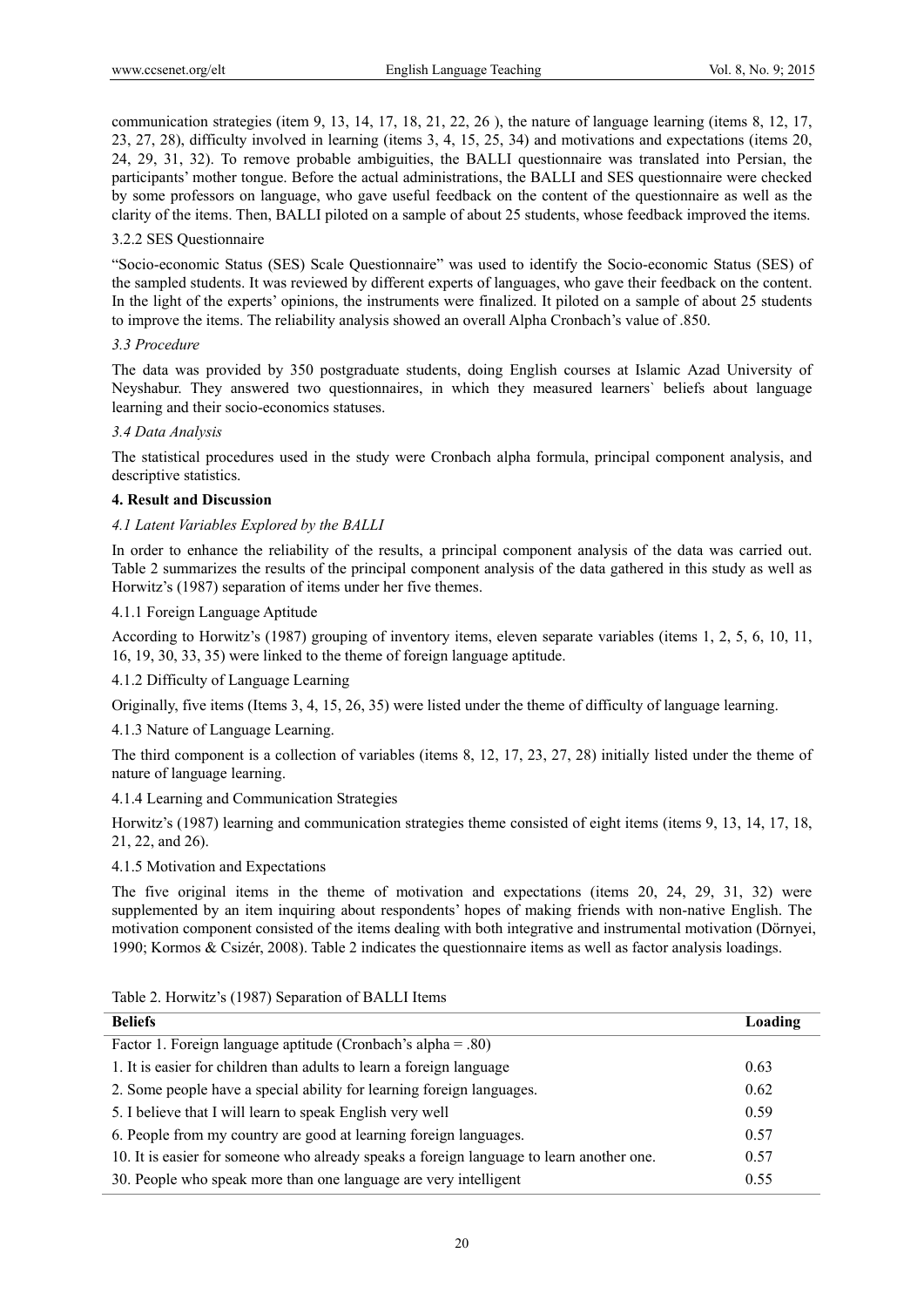| 35. Language learning involves a lot of memorization.<br>0.49<br>11. People who are good at mathematics or science are not good at learning foreign languages.<br>0.49<br>16. I have a special ability for learning foreign languages<br>19. Women are better than men at learning foreign languages.<br>0.47<br>0.46<br>Factor 2: difficulty of language learning (Cronbach's alpha = .86)<br>3. Some languages are easier to learn than others.<br>4. English is a difficult/easy language.<br>0,62<br>0.60<br>15. If someone spent one hour a day learning a language, how long would it take them tospeak the<br>language very well?<br>0.59<br>25. It is easier to speak than understand a foreign language.<br>34. It is easier to read and write English than to speak and understand it.<br>0.58<br>0.57<br>Factor 3: Nature of language learning (Cronbach's alpha = .84)<br>8. It is important to know about English-speaking cultures in order to speak English<br>12. It is best to learn English in an English-speaking country.<br>0.65<br>17. The most important part of learning a foreign language is learning vocabulary words<br>0.63<br>23. The most important part of learning a foreign language is learning the grammar<br>0.59<br>27. Learning a foreign language is different than learning other academic subjects.<br>0.57<br>28. The most important part of learning English is learning how to translate from my native<br>0.56<br>language to English or from English to my native language.<br>0.55<br>Factor 4: Learning and communication strategies (Cronbach's alpha = .90)<br>18. It is important to repeat and practice a lot.<br>7. It is important to speak English with an excellent pronunciation.<br>0,77<br>13. I enjoy practicing English with the native English speakers I meet.<br>0.76<br>22. If beginning students are permitted to make errors in English, it will be difficult for them to<br>0.75<br>speak correctly later on.<br>0.74<br>26. It is important to practice with cassettes or tapes.<br>0.70<br>14. It is o.k. to guess if you don't know a word in English.<br>0.64<br>9. You shouldn't say anything in English until you can say it correctly.<br>0.62<br>21. I feel timid speaking English with other people<br>0.59<br>Factor 5 : Motivation and expectations (Cronbach's alpha = .87)<br>20. People in my country feel that it is important to speak English.<br>24. I would like to learn English so that I can get to know native English speakers better and their<br>0.67<br>cultures.<br>0.62<br>29. If I learn English very well, I will have better opportunities for a good job<br>0.61<br>31. I want to learn to speak English well. | 33. Everyone can learn to speak a foreign language. | 0.55 |
|----------------------------------------------------------------------------------------------------------------------------------------------------------------------------------------------------------------------------------------------------------------------------------------------------------------------------------------------------------------------------------------------------------------------------------------------------------------------------------------------------------------------------------------------------------------------------------------------------------------------------------------------------------------------------------------------------------------------------------------------------------------------------------------------------------------------------------------------------------------------------------------------------------------------------------------------------------------------------------------------------------------------------------------------------------------------------------------------------------------------------------------------------------------------------------------------------------------------------------------------------------------------------------------------------------------------------------------------------------------------------------------------------------------------------------------------------------------------------------------------------------------------------------------------------------------------------------------------------------------------------------------------------------------------------------------------------------------------------------------------------------------------------------------------------------------------------------------------------------------------------------------------------------------------------------------------------------------------------------------------------------------------------------------------------------------------------------------------------------------------------------------------------------------------------------------------------------------------------------------------------------------------------------------------------------------------------------------------------------------------------------------------------------------------------------------------------------------------------------------------------------------------------------------------------------------------------------------------------------------------------------------------------------------------------------------------------------------------|-----------------------------------------------------|------|
|                                                                                                                                                                                                                                                                                                                                                                                                                                                                                                                                                                                                                                                                                                                                                                                                                                                                                                                                                                                                                                                                                                                                                                                                                                                                                                                                                                                                                                                                                                                                                                                                                                                                                                                                                                                                                                                                                                                                                                                                                                                                                                                                                                                                                                                                                                                                                                                                                                                                                                                                                                                                                                                                                                                      |                                                     |      |
|                                                                                                                                                                                                                                                                                                                                                                                                                                                                                                                                                                                                                                                                                                                                                                                                                                                                                                                                                                                                                                                                                                                                                                                                                                                                                                                                                                                                                                                                                                                                                                                                                                                                                                                                                                                                                                                                                                                                                                                                                                                                                                                                                                                                                                                                                                                                                                                                                                                                                                                                                                                                                                                                                                                      |                                                     |      |
|                                                                                                                                                                                                                                                                                                                                                                                                                                                                                                                                                                                                                                                                                                                                                                                                                                                                                                                                                                                                                                                                                                                                                                                                                                                                                                                                                                                                                                                                                                                                                                                                                                                                                                                                                                                                                                                                                                                                                                                                                                                                                                                                                                                                                                                                                                                                                                                                                                                                                                                                                                                                                                                                                                                      |                                                     |      |
|                                                                                                                                                                                                                                                                                                                                                                                                                                                                                                                                                                                                                                                                                                                                                                                                                                                                                                                                                                                                                                                                                                                                                                                                                                                                                                                                                                                                                                                                                                                                                                                                                                                                                                                                                                                                                                                                                                                                                                                                                                                                                                                                                                                                                                                                                                                                                                                                                                                                                                                                                                                                                                                                                                                      |                                                     |      |
|                                                                                                                                                                                                                                                                                                                                                                                                                                                                                                                                                                                                                                                                                                                                                                                                                                                                                                                                                                                                                                                                                                                                                                                                                                                                                                                                                                                                                                                                                                                                                                                                                                                                                                                                                                                                                                                                                                                                                                                                                                                                                                                                                                                                                                                                                                                                                                                                                                                                                                                                                                                                                                                                                                                      |                                                     |      |
|                                                                                                                                                                                                                                                                                                                                                                                                                                                                                                                                                                                                                                                                                                                                                                                                                                                                                                                                                                                                                                                                                                                                                                                                                                                                                                                                                                                                                                                                                                                                                                                                                                                                                                                                                                                                                                                                                                                                                                                                                                                                                                                                                                                                                                                                                                                                                                                                                                                                                                                                                                                                                                                                                                                      |                                                     |      |
|                                                                                                                                                                                                                                                                                                                                                                                                                                                                                                                                                                                                                                                                                                                                                                                                                                                                                                                                                                                                                                                                                                                                                                                                                                                                                                                                                                                                                                                                                                                                                                                                                                                                                                                                                                                                                                                                                                                                                                                                                                                                                                                                                                                                                                                                                                                                                                                                                                                                                                                                                                                                                                                                                                                      |                                                     |      |
|                                                                                                                                                                                                                                                                                                                                                                                                                                                                                                                                                                                                                                                                                                                                                                                                                                                                                                                                                                                                                                                                                                                                                                                                                                                                                                                                                                                                                                                                                                                                                                                                                                                                                                                                                                                                                                                                                                                                                                                                                                                                                                                                                                                                                                                                                                                                                                                                                                                                                                                                                                                                                                                                                                                      |                                                     |      |
|                                                                                                                                                                                                                                                                                                                                                                                                                                                                                                                                                                                                                                                                                                                                                                                                                                                                                                                                                                                                                                                                                                                                                                                                                                                                                                                                                                                                                                                                                                                                                                                                                                                                                                                                                                                                                                                                                                                                                                                                                                                                                                                                                                                                                                                                                                                                                                                                                                                                                                                                                                                                                                                                                                                      |                                                     |      |
|                                                                                                                                                                                                                                                                                                                                                                                                                                                                                                                                                                                                                                                                                                                                                                                                                                                                                                                                                                                                                                                                                                                                                                                                                                                                                                                                                                                                                                                                                                                                                                                                                                                                                                                                                                                                                                                                                                                                                                                                                                                                                                                                                                                                                                                                                                                                                                                                                                                                                                                                                                                                                                                                                                                      |                                                     |      |
|                                                                                                                                                                                                                                                                                                                                                                                                                                                                                                                                                                                                                                                                                                                                                                                                                                                                                                                                                                                                                                                                                                                                                                                                                                                                                                                                                                                                                                                                                                                                                                                                                                                                                                                                                                                                                                                                                                                                                                                                                                                                                                                                                                                                                                                                                                                                                                                                                                                                                                                                                                                                                                                                                                                      |                                                     |      |
|                                                                                                                                                                                                                                                                                                                                                                                                                                                                                                                                                                                                                                                                                                                                                                                                                                                                                                                                                                                                                                                                                                                                                                                                                                                                                                                                                                                                                                                                                                                                                                                                                                                                                                                                                                                                                                                                                                                                                                                                                                                                                                                                                                                                                                                                                                                                                                                                                                                                                                                                                                                                                                                                                                                      |                                                     |      |
|                                                                                                                                                                                                                                                                                                                                                                                                                                                                                                                                                                                                                                                                                                                                                                                                                                                                                                                                                                                                                                                                                                                                                                                                                                                                                                                                                                                                                                                                                                                                                                                                                                                                                                                                                                                                                                                                                                                                                                                                                                                                                                                                                                                                                                                                                                                                                                                                                                                                                                                                                                                                                                                                                                                      |                                                     |      |
|                                                                                                                                                                                                                                                                                                                                                                                                                                                                                                                                                                                                                                                                                                                                                                                                                                                                                                                                                                                                                                                                                                                                                                                                                                                                                                                                                                                                                                                                                                                                                                                                                                                                                                                                                                                                                                                                                                                                                                                                                                                                                                                                                                                                                                                                                                                                                                                                                                                                                                                                                                                                                                                                                                                      |                                                     |      |
|                                                                                                                                                                                                                                                                                                                                                                                                                                                                                                                                                                                                                                                                                                                                                                                                                                                                                                                                                                                                                                                                                                                                                                                                                                                                                                                                                                                                                                                                                                                                                                                                                                                                                                                                                                                                                                                                                                                                                                                                                                                                                                                                                                                                                                                                                                                                                                                                                                                                                                                                                                                                                                                                                                                      |                                                     |      |
|                                                                                                                                                                                                                                                                                                                                                                                                                                                                                                                                                                                                                                                                                                                                                                                                                                                                                                                                                                                                                                                                                                                                                                                                                                                                                                                                                                                                                                                                                                                                                                                                                                                                                                                                                                                                                                                                                                                                                                                                                                                                                                                                                                                                                                                                                                                                                                                                                                                                                                                                                                                                                                                                                                                      |                                                     |      |
|                                                                                                                                                                                                                                                                                                                                                                                                                                                                                                                                                                                                                                                                                                                                                                                                                                                                                                                                                                                                                                                                                                                                                                                                                                                                                                                                                                                                                                                                                                                                                                                                                                                                                                                                                                                                                                                                                                                                                                                                                                                                                                                                                                                                                                                                                                                                                                                                                                                                                                                                                                                                                                                                                                                      |                                                     |      |
|                                                                                                                                                                                                                                                                                                                                                                                                                                                                                                                                                                                                                                                                                                                                                                                                                                                                                                                                                                                                                                                                                                                                                                                                                                                                                                                                                                                                                                                                                                                                                                                                                                                                                                                                                                                                                                                                                                                                                                                                                                                                                                                                                                                                                                                                                                                                                                                                                                                                                                                                                                                                                                                                                                                      |                                                     |      |
|                                                                                                                                                                                                                                                                                                                                                                                                                                                                                                                                                                                                                                                                                                                                                                                                                                                                                                                                                                                                                                                                                                                                                                                                                                                                                                                                                                                                                                                                                                                                                                                                                                                                                                                                                                                                                                                                                                                                                                                                                                                                                                                                                                                                                                                                                                                                                                                                                                                                                                                                                                                                                                                                                                                      |                                                     |      |
|                                                                                                                                                                                                                                                                                                                                                                                                                                                                                                                                                                                                                                                                                                                                                                                                                                                                                                                                                                                                                                                                                                                                                                                                                                                                                                                                                                                                                                                                                                                                                                                                                                                                                                                                                                                                                                                                                                                                                                                                                                                                                                                                                                                                                                                                                                                                                                                                                                                                                                                                                                                                                                                                                                                      |                                                     |      |
|                                                                                                                                                                                                                                                                                                                                                                                                                                                                                                                                                                                                                                                                                                                                                                                                                                                                                                                                                                                                                                                                                                                                                                                                                                                                                                                                                                                                                                                                                                                                                                                                                                                                                                                                                                                                                                                                                                                                                                                                                                                                                                                                                                                                                                                                                                                                                                                                                                                                                                                                                                                                                                                                                                                      |                                                     |      |
|                                                                                                                                                                                                                                                                                                                                                                                                                                                                                                                                                                                                                                                                                                                                                                                                                                                                                                                                                                                                                                                                                                                                                                                                                                                                                                                                                                                                                                                                                                                                                                                                                                                                                                                                                                                                                                                                                                                                                                                                                                                                                                                                                                                                                                                                                                                                                                                                                                                                                                                                                                                                                                                                                                                      |                                                     |      |
|                                                                                                                                                                                                                                                                                                                                                                                                                                                                                                                                                                                                                                                                                                                                                                                                                                                                                                                                                                                                                                                                                                                                                                                                                                                                                                                                                                                                                                                                                                                                                                                                                                                                                                                                                                                                                                                                                                                                                                                                                                                                                                                                                                                                                                                                                                                                                                                                                                                                                                                                                                                                                                                                                                                      |                                                     |      |
|                                                                                                                                                                                                                                                                                                                                                                                                                                                                                                                                                                                                                                                                                                                                                                                                                                                                                                                                                                                                                                                                                                                                                                                                                                                                                                                                                                                                                                                                                                                                                                                                                                                                                                                                                                                                                                                                                                                                                                                                                                                                                                                                                                                                                                                                                                                                                                                                                                                                                                                                                                                                                                                                                                                      |                                                     |      |
|                                                                                                                                                                                                                                                                                                                                                                                                                                                                                                                                                                                                                                                                                                                                                                                                                                                                                                                                                                                                                                                                                                                                                                                                                                                                                                                                                                                                                                                                                                                                                                                                                                                                                                                                                                                                                                                                                                                                                                                                                                                                                                                                                                                                                                                                                                                                                                                                                                                                                                                                                                                                                                                                                                                      |                                                     |      |
|                                                                                                                                                                                                                                                                                                                                                                                                                                                                                                                                                                                                                                                                                                                                                                                                                                                                                                                                                                                                                                                                                                                                                                                                                                                                                                                                                                                                                                                                                                                                                                                                                                                                                                                                                                                                                                                                                                                                                                                                                                                                                                                                                                                                                                                                                                                                                                                                                                                                                                                                                                                                                                                                                                                      |                                                     |      |
|                                                                                                                                                                                                                                                                                                                                                                                                                                                                                                                                                                                                                                                                                                                                                                                                                                                                                                                                                                                                                                                                                                                                                                                                                                                                                                                                                                                                                                                                                                                                                                                                                                                                                                                                                                                                                                                                                                                                                                                                                                                                                                                                                                                                                                                                                                                                                                                                                                                                                                                                                                                                                                                                                                                      |                                                     |      |
|                                                                                                                                                                                                                                                                                                                                                                                                                                                                                                                                                                                                                                                                                                                                                                                                                                                                                                                                                                                                                                                                                                                                                                                                                                                                                                                                                                                                                                                                                                                                                                                                                                                                                                                                                                                                                                                                                                                                                                                                                                                                                                                                                                                                                                                                                                                                                                                                                                                                                                                                                                                                                                                                                                                      |                                                     |      |
|                                                                                                                                                                                                                                                                                                                                                                                                                                                                                                                                                                                                                                                                                                                                                                                                                                                                                                                                                                                                                                                                                                                                                                                                                                                                                                                                                                                                                                                                                                                                                                                                                                                                                                                                                                                                                                                                                                                                                                                                                                                                                                                                                                                                                                                                                                                                                                                                                                                                                                                                                                                                                                                                                                                      |                                                     |      |
|                                                                                                                                                                                                                                                                                                                                                                                                                                                                                                                                                                                                                                                                                                                                                                                                                                                                                                                                                                                                                                                                                                                                                                                                                                                                                                                                                                                                                                                                                                                                                                                                                                                                                                                                                                                                                                                                                                                                                                                                                                                                                                                                                                                                                                                                                                                                                                                                                                                                                                                                                                                                                                                                                                                      |                                                     |      |
|                                                                                                                                                                                                                                                                                                                                                                                                                                                                                                                                                                                                                                                                                                                                                                                                                                                                                                                                                                                                                                                                                                                                                                                                                                                                                                                                                                                                                                                                                                                                                                                                                                                                                                                                                                                                                                                                                                                                                                                                                                                                                                                                                                                                                                                                                                                                                                                                                                                                                                                                                                                                                                                                                                                      |                                                     |      |
|                                                                                                                                                                                                                                                                                                                                                                                                                                                                                                                                                                                                                                                                                                                                                                                                                                                                                                                                                                                                                                                                                                                                                                                                                                                                                                                                                                                                                                                                                                                                                                                                                                                                                                                                                                                                                                                                                                                                                                                                                                                                                                                                                                                                                                                                                                                                                                                                                                                                                                                                                                                                                                                                                                                      |                                                     |      |
|                                                                                                                                                                                                                                                                                                                                                                                                                                                                                                                                                                                                                                                                                                                                                                                                                                                                                                                                                                                                                                                                                                                                                                                                                                                                                                                                                                                                                                                                                                                                                                                                                                                                                                                                                                                                                                                                                                                                                                                                                                                                                                                                                                                                                                                                                                                                                                                                                                                                                                                                                                                                                                                                                                                      |                                                     |      |
|                                                                                                                                                                                                                                                                                                                                                                                                                                                                                                                                                                                                                                                                                                                                                                                                                                                                                                                                                                                                                                                                                                                                                                                                                                                                                                                                                                                                                                                                                                                                                                                                                                                                                                                                                                                                                                                                                                                                                                                                                                                                                                                                                                                                                                                                                                                                                                                                                                                                                                                                                                                                                                                                                                                      |                                                     |      |
|                                                                                                                                                                                                                                                                                                                                                                                                                                                                                                                                                                                                                                                                                                                                                                                                                                                                                                                                                                                                                                                                                                                                                                                                                                                                                                                                                                                                                                                                                                                                                                                                                                                                                                                                                                                                                                                                                                                                                                                                                                                                                                                                                                                                                                                                                                                                                                                                                                                                                                                                                                                                                                                                                                                      |                                                     |      |
|                                                                                                                                                                                                                                                                                                                                                                                                                                                                                                                                                                                                                                                                                                                                                                                                                                                                                                                                                                                                                                                                                                                                                                                                                                                                                                                                                                                                                                                                                                                                                                                                                                                                                                                                                                                                                                                                                                                                                                                                                                                                                                                                                                                                                                                                                                                                                                                                                                                                                                                                                                                                                                                                                                                      |                                                     |      |
|                                                                                                                                                                                                                                                                                                                                                                                                                                                                                                                                                                                                                                                                                                                                                                                                                                                                                                                                                                                                                                                                                                                                                                                                                                                                                                                                                                                                                                                                                                                                                                                                                                                                                                                                                                                                                                                                                                                                                                                                                                                                                                                                                                                                                                                                                                                                                                                                                                                                                                                                                                                                                                                                                                                      |                                                     |      |
|                                                                                                                                                                                                                                                                                                                                                                                                                                                                                                                                                                                                                                                                                                                                                                                                                                                                                                                                                                                                                                                                                                                                                                                                                                                                                                                                                                                                                                                                                                                                                                                                                                                                                                                                                                                                                                                                                                                                                                                                                                                                                                                                                                                                                                                                                                                                                                                                                                                                                                                                                                                                                                                                                                                      |                                                     |      |
|                                                                                                                                                                                                                                                                                                                                                                                                                                                                                                                                                                                                                                                                                                                                                                                                                                                                                                                                                                                                                                                                                                                                                                                                                                                                                                                                                                                                                                                                                                                                                                                                                                                                                                                                                                                                                                                                                                                                                                                                                                                                                                                                                                                                                                                                                                                                                                                                                                                                                                                                                                                                                                                                                                                      |                                                     |      |
|                                                                                                                                                                                                                                                                                                                                                                                                                                                                                                                                                                                                                                                                                                                                                                                                                                                                                                                                                                                                                                                                                                                                                                                                                                                                                                                                                                                                                                                                                                                                                                                                                                                                                                                                                                                                                                                                                                                                                                                                                                                                                                                                                                                                                                                                                                                                                                                                                                                                                                                                                                                                                                                                                                                      |                                                     |      |
|                                                                                                                                                                                                                                                                                                                                                                                                                                                                                                                                                                                                                                                                                                                                                                                                                                                                                                                                                                                                                                                                                                                                                                                                                                                                                                                                                                                                                                                                                                                                                                                                                                                                                                                                                                                                                                                                                                                                                                                                                                                                                                                                                                                                                                                                                                                                                                                                                                                                                                                                                                                                                                                                                                                      |                                                     |      |
|                                                                                                                                                                                                                                                                                                                                                                                                                                                                                                                                                                                                                                                                                                                                                                                                                                                                                                                                                                                                                                                                                                                                                                                                                                                                                                                                                                                                                                                                                                                                                                                                                                                                                                                                                                                                                                                                                                                                                                                                                                                                                                                                                                                                                                                                                                                                                                                                                                                                                                                                                                                                                                                                                                                      |                                                     |      |
|                                                                                                                                                                                                                                                                                                                                                                                                                                                                                                                                                                                                                                                                                                                                                                                                                                                                                                                                                                                                                                                                                                                                                                                                                                                                                                                                                                                                                                                                                                                                                                                                                                                                                                                                                                                                                                                                                                                                                                                                                                                                                                                                                                                                                                                                                                                                                                                                                                                                                                                                                                                                                                                                                                                      |                                                     |      |
| 32. I would like to have friends who speak English as a native language.                                                                                                                                                                                                                                                                                                                                                                                                                                                                                                                                                                                                                                                                                                                                                                                                                                                                                                                                                                                                                                                                                                                                                                                                                                                                                                                                                                                                                                                                                                                                                                                                                                                                                                                                                                                                                                                                                                                                                                                                                                                                                                                                                                                                                                                                                                                                                                                                                                                                                                                                                                                                                                             |                                                     |      |
| 0.59                                                                                                                                                                                                                                                                                                                                                                                                                                                                                                                                                                                                                                                                                                                                                                                                                                                                                                                                                                                                                                                                                                                                                                                                                                                                                                                                                                                                                                                                                                                                                                                                                                                                                                                                                                                                                                                                                                                                                                                                                                                                                                                                                                                                                                                                                                                                                                                                                                                                                                                                                                                                                                                                                                                 |                                                     |      |
| 0.59                                                                                                                                                                                                                                                                                                                                                                                                                                                                                                                                                                                                                                                                                                                                                                                                                                                                                                                                                                                                                                                                                                                                                                                                                                                                                                                                                                                                                                                                                                                                                                                                                                                                                                                                                                                                                                                                                                                                                                                                                                                                                                                                                                                                                                                                                                                                                                                                                                                                                                                                                                                                                                                                                                                 |                                                     |      |

The factor, labeled foreign language aptitude, consists of 11 items and reflects students' beliefs about language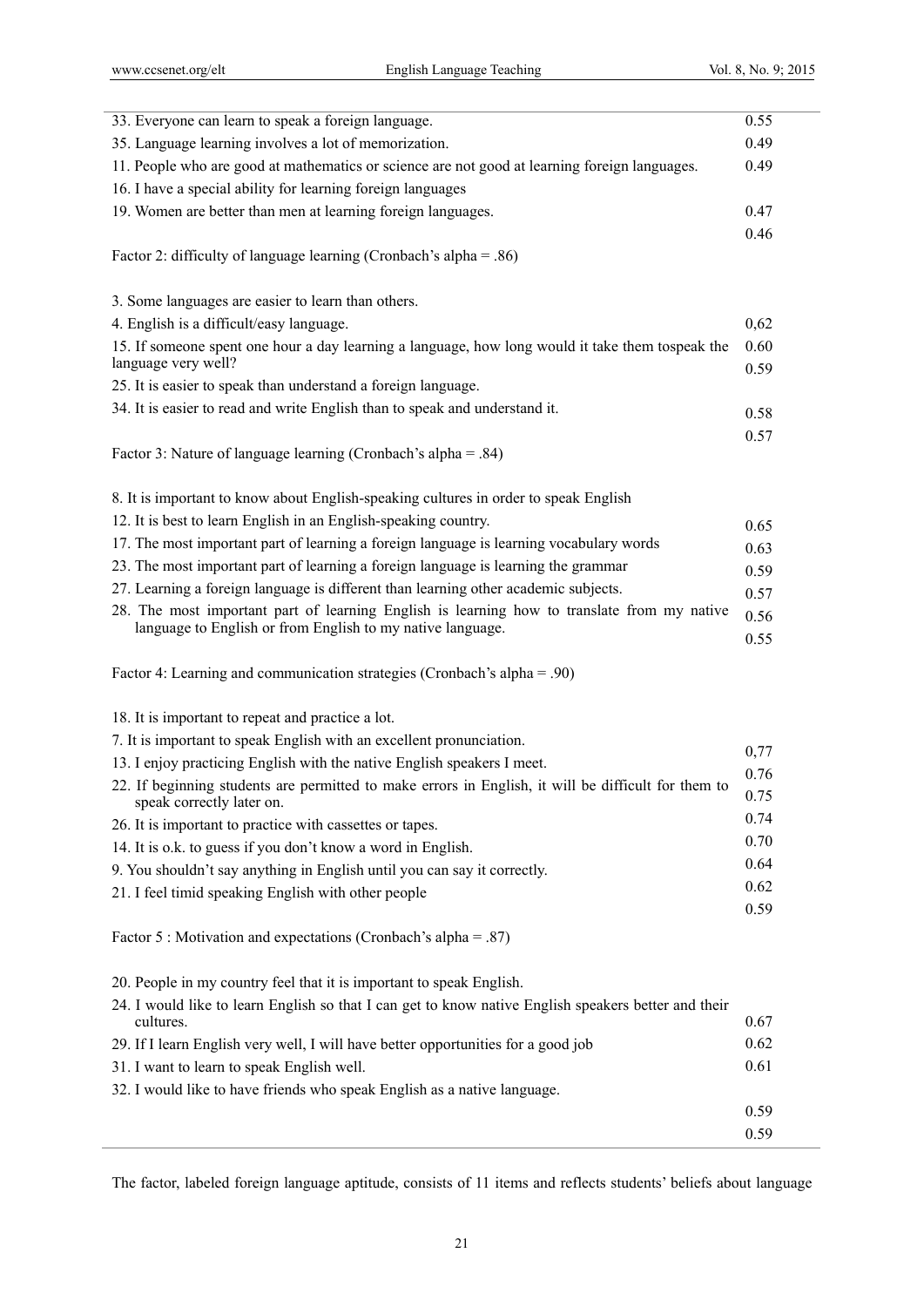aptitude. Items 1, 2, 5, 6, 10, and 33 deal with the language learning attitude of students' belief, ability, practice, and age. As well, items 35, 11, 16, and 19 deal with disagreement about abilities at learning foreign languages. The second factor, labeled difficulty of language learning, consists of 5 items and represents students' beliefs related to the simplicity level or difficulty of language learning. The third factor, labeled nature of language learning, comprises 6 items and reflects students' attitudes about nature of language learning dealing with the importance of English-speaking cultures and translation. Items of 8, 12, and 28 focus on knowing the culture and forbidding first language translation. The forth factor, labeled learning and communication strategies, comprises 8 items and reflects students' beliefs about practicing English language. The items under communication strategies factor emphasize rehearsals and errors. The fifth factor, labeled motivation and expectations, comprises 5 items and reflects attitudes about better opportunities.

## *4.2 Socio-Economic Status Score*

All the variables were scored and the obtained scores were used to clarify different classes. The maximum scores obtained on SES questionnaire by the students were 51, and the minimum score was 5. Table 3 presents the findings.

| Socio-economic Class      | Percent | N   | Percent | Unemployed |
|---------------------------|---------|-----|---------|------------|
| <b>Upper Class</b>        | 7.14%   | 25  | $0\%$   | 0          |
| <b>Upper Middle Class</b> | 20%     | 70  | 2.85%   | 2          |
| Middle Class              | 30.86%  | 108 | 27.7%   | 30         |
| Lower Middle Class        | 30%     | 105 | 23.8%   | 25         |
| Lower Class               | 12%     | 42  | 71.42   | 30         |

Table 3. The relationship between socio-economic status and unemployment

Table 3 shows that 25 students belong to upper class, 70 students are from upper middle class, 108 students are from middle class, 108 students belong to lower middle class, and 42 are from lower class. Thus, the very majority of the students belong to middle class and lower middle class. What is clear about the findings is that 24 percent of unemployed students belong to the lower classes.

# *4.3 Socio-Economic Status and BALLI*

The issue of socioeconomic status and its relationship to students' beliefs about language learning is interesting to gain a better understanding of the factors that promote or hinder students' motivation, beliefs, and progress. Table 4 shows the relationship between the participants' socio-economic class and their beliefs about language learning.

| Table 4. Relationship between the participants' socio-economic class and their beliefs about language learning |  |  |  |
|----------------------------------------------------------------------------------------------------------------|--|--|--|
|                                                                                                                |  |  |  |

|                                                    | Upper<br>Class | Middle<br>Upper<br>Class | Middle<br>Class | Middle<br>Lower<br>Class | Lower<br>Class |
|----------------------------------------------------|----------------|--------------------------|-----------------|--------------------------|----------------|
| Foreign Language Aptitude                          | 9              | 15                       | 58              | 31                       | 18             |
| Difficulty of Language Learning                    | 17             | 35                       | 79              | 67                       | £              |
| Nature of Language Learning                        | 11             | 26                       | 62              | 52                       | 19             |
| and Communication<br>Learning<br><b>Strategies</b> | 22             | 63                       | 99              | 101                      | 38             |
| Motivation and expectations                        | 18             | 45                       | 87              | 81                       | 32             |

Table 4 indicates the positions of participants and their beliefs about language learning. The findings in this table shows that all classes paid more attention to factor 4 (learning and communication strategies) and less attention is paid to factor 1 (foreign language aptitude). Factor 2 (difficulty of language learning) and factor 3 (Nature of language learning) deal with problems these classes believe they have about the nature and difficulty of language learning. These factors contain items reflecting students' belief about context, culture, and difficulty of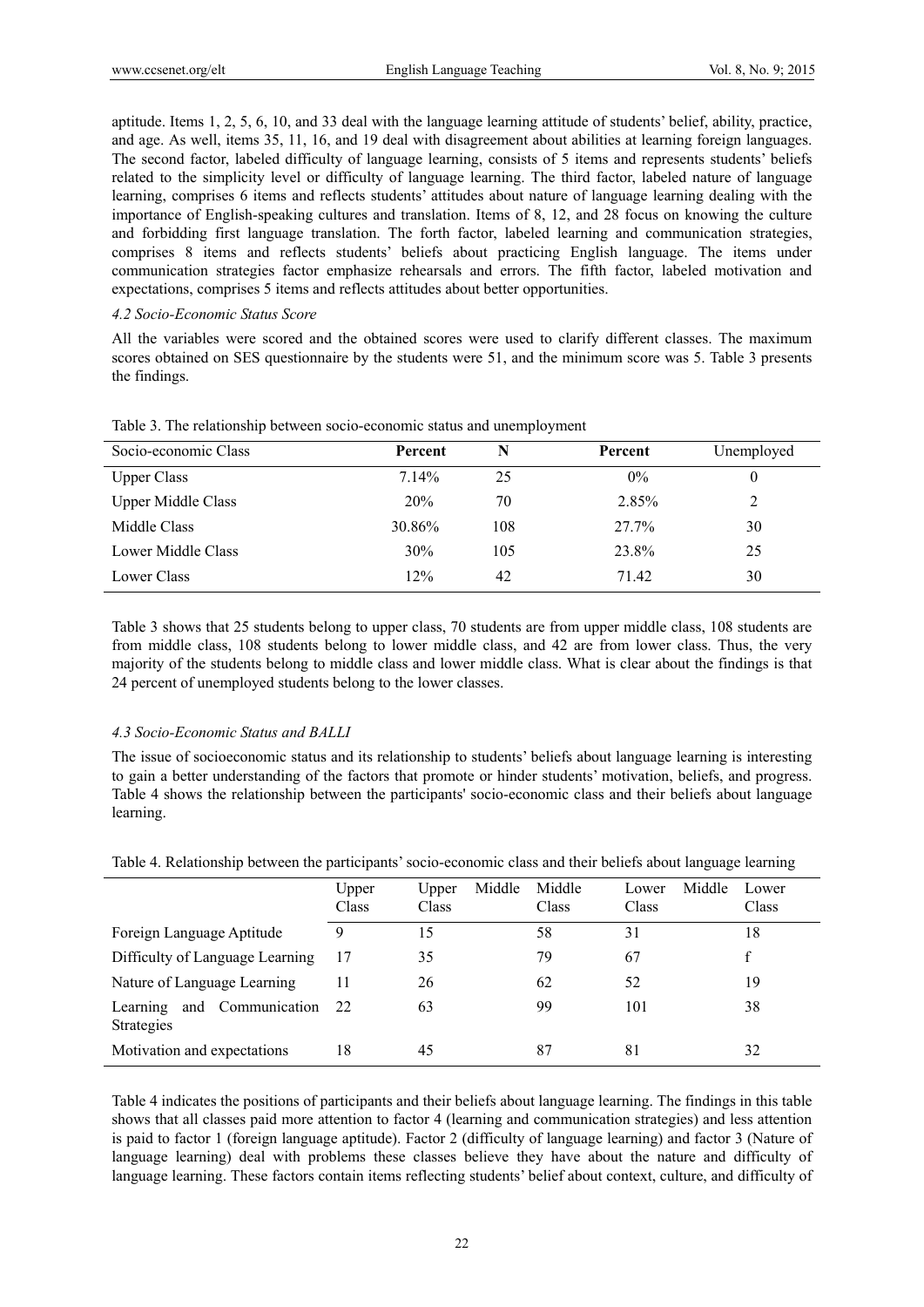language learning. Factor 5 (motivation and expectations) is the second component that is chosen by all classes.

### *4.4 Relationship between Socioeconomic Status and Beliefs about Language Learning*

The research question scrutinizes the relationship between socio-economic status and beliefs about language learning. To answer this question, socio-economic status of the students compared with their beliefs about language learning, as shown in Table 4, was examined. The table shows that all classes paid more attention to factor four (learning and communication strategies) and less attention to factor one (foreign language aptitude). Students who belong to different status classes in the context are similar in their beliefs about language learning. The view of beliefs is supported by the fact that these results are obtained from different socio-economic classes. This emphasis on beliefs is notable suggesting that there is room for further research in this particular orientation. The findings reflected that students' beliefs and perceptions related to the process of language learning have been connected to their socio-economic status as well. Thus, the findings of this study are in line with previous studies in that socio-economic can create differential treatment with learners on the basis of their economy (Ogunshola & Adewale, 2012; Rothman, 2003).

#### **5. Conclusion**

The purpose of this study was to investigate the relationship between socio-economic status of Iranian postgraduate students and their language learning beliefs. In fact, understanding language learners, their needs, and challenges may lead to learning success. Based on the findings of this study, factors that promote foreign language learning are twofold: socio-economic status and a genuine interest and belief in learning a foreign language. Factors that discourage foreign language learners from effective learning are probably related to debilitating beliefs, which are concerned with social and economic statuses as well as language learning interests and motivation. Hence, it is important for language teachers to generate positive attitudes in their students toward language learning regardless of probable intervening debilitating factors. Among the wide variety of factors that influence foreign language learners' beliefs, this study explored the effect of socio-economic status of learners on their language learning beliefs. The findings demonstrated that socio-economic status can have significant effects on learners' beliefs toward language learning. Socio-economic status can encourage or discourage learners. The findings have some implications for language teachers in that they help language learners adapt to the difficulties and improve their situations. The main message is that teachers become aware of learners' tribulations regarding learning based on their different social levels. Responsible teachers are aware that their behaviors have a deep impression on language learners because their students trust them implicitly. One way to attract all learners is to diagnose learners' interest and belief in learning a foreign language. Awareness of learners' interests makes teachers analyze them in a new light. In general, the findings of the present study help language teachers to pay serious attention to psychosocial dimensions of language learners' beliefs about language learning and their socio-economic status. Understanding and recognizing learners' social status, their priorities, and existing conditions enable teachers to create better supportive learning environment and to provide necessary educational facilities for effective learning.

### **References**

Ajzen, I. (1988). *Attitudes, personality, and behavior*. Chicago: Dorsey Press.

Altan, M. Z. (2012). Pre-service EFL teachers' beliefs about foreign language learning. *European Journal of Teacher Education, 35*(4), 481-493. http://dx.doi.org/10.1080/02619768.2011.643399

Arnold, J. (1999). *Affect in language learning.* Cambridge: Cambridge University Press.

- Babikkoi, M. A., & Binti Abdul Razak, N. Z. (2014). Implications of parents' socio-economic status in the choice of English language learning strategies among Nigeria's secondary school students. *English Language Teaching, 7*(8).
- Benson, P. (2001). *Teaching and researching autonomy in language learning.* Harlow: Pearson Education Limited.
- Benson, P. (2007). Autonomy in language teaching and learning*. Lang. Teach, 40,* 21-40. http://dx.doi.org/10.1017/S0261444806003958
- Barcelos, A. M. F., & Kalaja, P. (2003). Conclusion: Exploring possibilities for future research on beliefs about SLA. In P. Kalaja & A. M. F. Barcelos (Eds.), *Beliefs about SLA: New research approaches* (pp. 231-238). Boston: Kluwer Academic Publishers.
- Breen, M. P. (Ed.). (2001). *Learner contributions to language learning: New directions in research.* Harlow, Essex: Pearson Education Limited.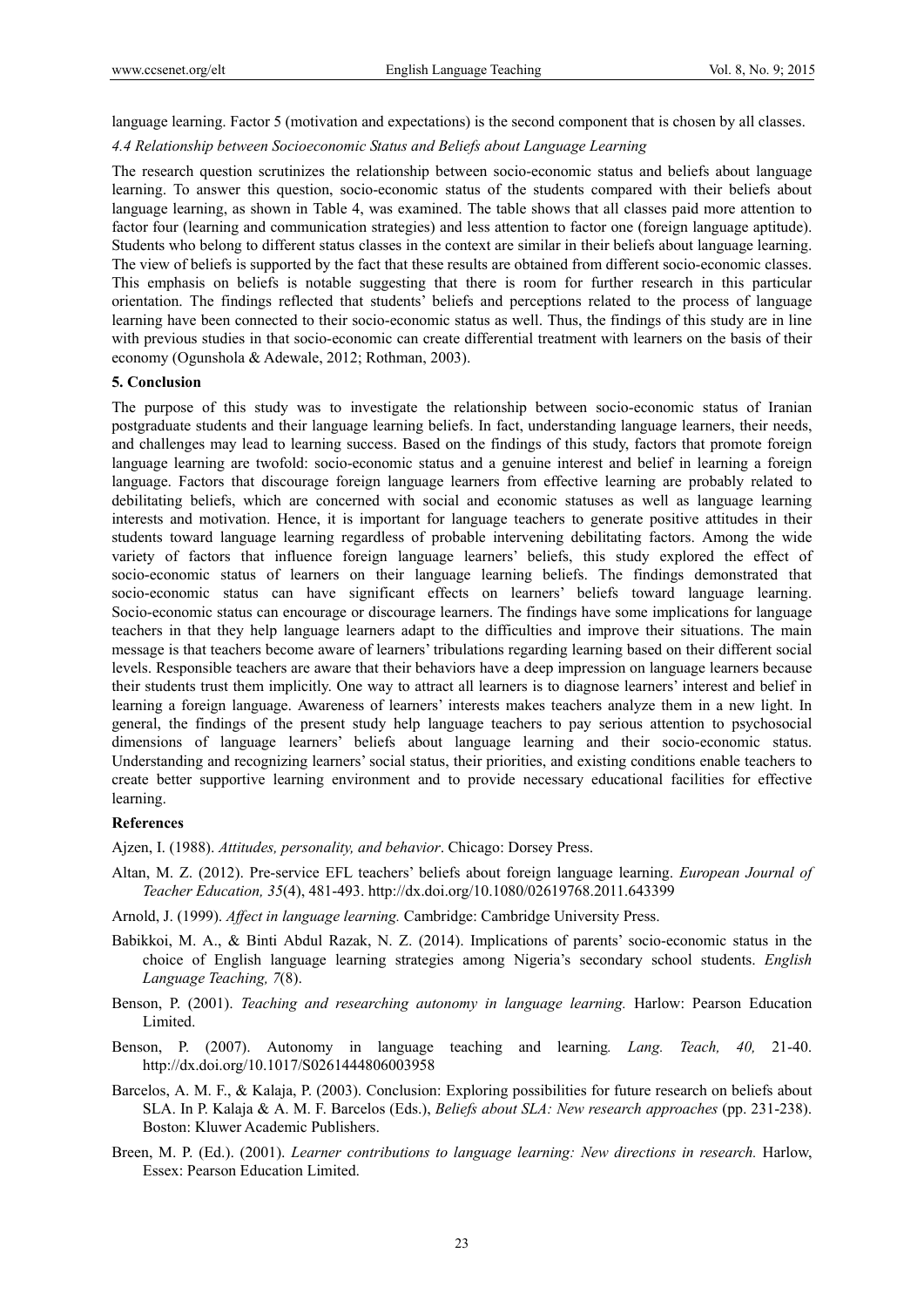- Carr, J., & Pauwels, A. (2006). *Boys and foreign language learning: Real boys don't do languages*, Basingstoke: Palgrave Macmillan
- Coleman, J. S. (1966). *Equality of educational opportunity* (Report No. OE-3800). Washington, DC: National Center for Educational Statistics
- Cotterall, L. S. (1995). Readiness for autonomy: Investigating learner beliefs. *System, 23*(2), 195-205. http://dx.doi.org/10.1016/0346-251X (95)00008-8
- Demmert, W. G., Jr. (1993). Language, learning and national goals: A Native American view. *The issues of language and culture: Proceedings of a symposium*. Washington, CD: Center for Applied Linguistics.
- Dong, J. (2011). *Discourse, identity, and china's internal migration: The long march to the city*. Bristol, U.K.: Multilingual Matters.
- Dörnyei, Z. (2005). *The psychology of the language learner: Individual differences in second language acquisition*: Lawrence N. J. Lawrence Erlbaum Associates.
- Fan, W. (2011). Social influences, school motivation and gender differences: An application of the expectancy-value theory. *Educ. Psychol. Rev, 31*, 155-157. http://dx.doi.org/10.1080/01443410.2010.536525
- Fishbein, M., & Ajzen, I. (1975). *Belief, attitude, intention and behavior: An introduction to theory and research*. Reading, MA: Addison-Wesley.
- Fonseka, E. A. G. (2003). Autonomy in a resource-poor setting: enhancing the Carnivalesque. In D. Palfreyman & R. C. Smith (Eds.), *Learner autonomy across cultures: Language education perspectives* (pp. 163-147). Palgrave Macmillan, Basingstoke.
- Gayton, A. (2010). Socioeconomic status and language-learning motivation: To what extent does the former influence the latter? *Scottish Languages Review, 22*, 17-28.
- Graham, C. R., & Brown, C. (1996). The effects of acculturation on second language proficiency in a community with a two-way bilingual program. *Bilingual Research Journal, 20*, 235-260. http://dx.doi.org/10.1080/15235882.1996.10668629
- Hannum, E., Park, H., & Butler, Y. G. (2010). *Globalization, changing demographics, and educational challenges in East Asia*. Bingley, U.K.: Emerald. http://dx.doi.org/10.1108/S1479-3539 (2010)17
- Horwitz, E. K. (1987). Surveying student beliefs about language learning. In A. Wenden & J. Rubin (Eds.), *Learner strategies in language learning* (pp.119-129). London: Prentice-Hall.
- Horwitz, E. K. (1988). The beliefs about language learning of beginning university foreign language students. *Modern Language Journal, 72*, 283-293. http://dx.doi.org/10.1111/j.1540-4781.1988.tb04190.x
- Horwitz, E. (2007). *Becoming a language teacher: A practical guide to second language learning and teaching*. Hong Kong: Pearson.
- Jernigan, C. G. (2001). The role of beliefs, attributions, and perceived goal attainment in students' motivation. In G. Bräuer (Ed.), *Pedagogy of language learning in higher education* (pp. 23-45). Westport, CT: Ablex
- Kern, R. G. (1995). Students' beliefs and teachers' beliefs about language learning. *Foreign Language Annals, 28*, 71-92. http://dx.doi.org/10.1111/j.1944-9720.1995.tb00770.x
- Kormos, J., & Csizér, K. (2008). Age-related differences in the motivation of learning language attitudes and language learning motivation. *Journal of Language and Social Psychology, 24*, 1-31. http://dx.doi.org/10.1016/j.system.2013.03.006
- Kormos, J., & Kiddle, T. (2013). The role of socio-economic factors in motivation to learn English as a foreign language: The case of Chile. *System, 41*, 399-412. http://dx.doi.org/10.1016/j.system.2013.03.006
- Lamb, M. (2012). A self-system perspective on young adolescents' motivation to learn English in rural and urban settings. *Lang. Learn, 62*, 997-1023. http://dx.doi.org/10.1111/j.1467-9922.2012.00719.x
- Majoribanks, K. (1996). Family learning environments and students outcomes: A review. *Journal of Comparative Family Studies, 27*(2), 373-394.
- Mantle-Bromley, C. (1995). Positive attitudes and realistic beliefs: Links to proficiency. *Modern Language Journal, 79*(3), 372-386. http://dx.doi.org/10.1111/j.1540-4781.1995.tb01114.x
- Martin, I. (1990). Vocabulary acquisition in a content-based approach. *Guidelines, 12*(2), 1-11.
- Miele, P. (1982). *Suggestopedia: Easier learning the natural way*. Sandy Spring, MD: Utopia Unlimited.